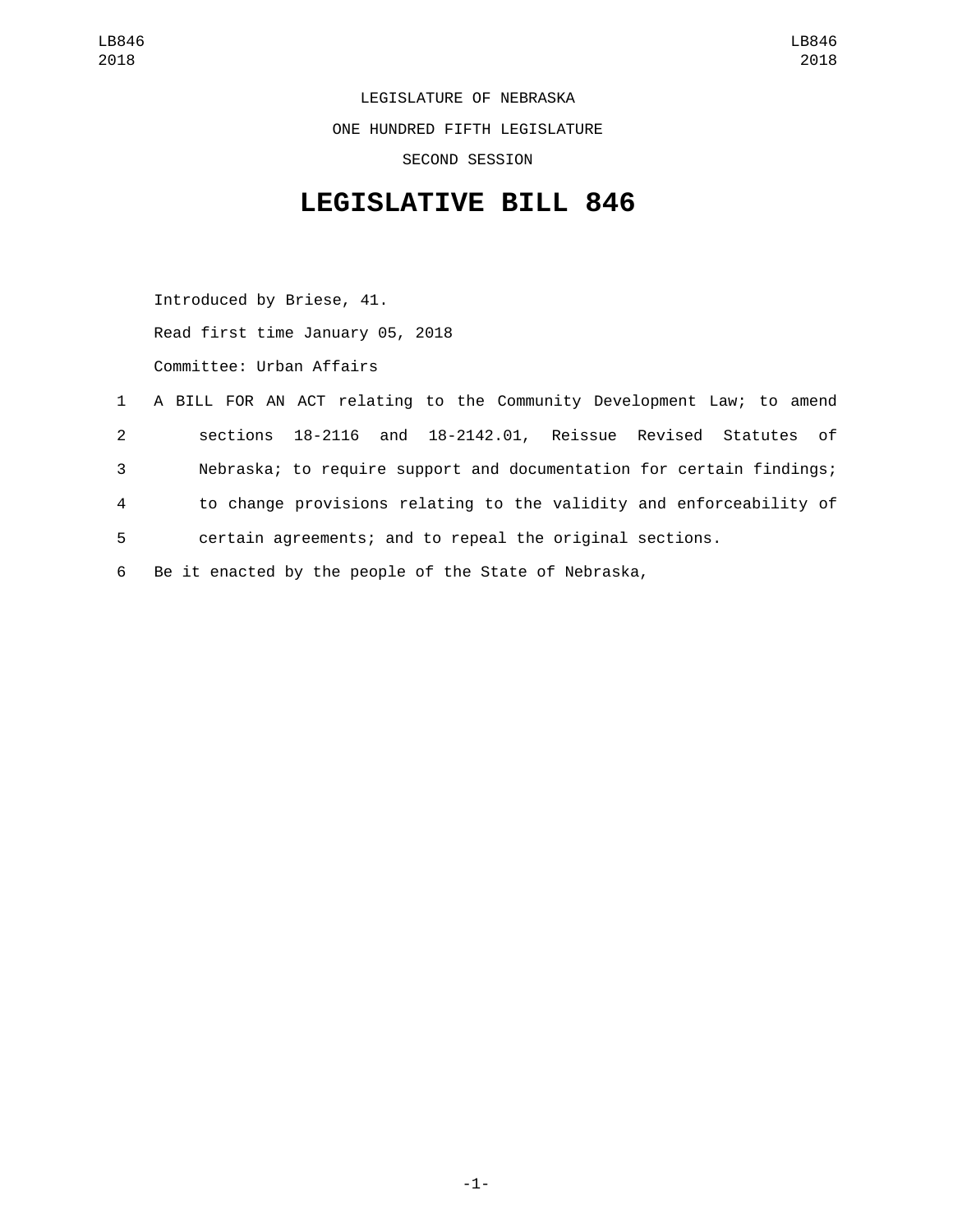Section 1. Section 18-2116, Reissue Revised Statutes of Nebraska, is 2 amended to read:

 18-2116 (1) Following such hearing, the governing body may approve a redevelopment plan if (a) it finds that the plan is feasible and in conformity with the general plan for the development of the city as a whole and the plan is in conformity with the legislative declarations and determinations set forth in the Community Development Law and (b) it finds that, if the plan uses funds authorized in section 18-2147, (i) the redevelopment project in the plan would not be economically feasible without the use of tax-increment financing, (ii) the redevelopment project would not occur in the community redevelopment area without the use of tax-increment financing, and (iii) the costs and benefits of the redevelopment project, including costs and benefits to other affected political subdivisions, the economy of the community, and the demand for public and private services have been analyzed by the governing body and have been found to be in the long-term best interest of the community 17 impacted by the redevelopment project.

 (2) The findings described in subdivisions (1)(b)(i) and (ii) of 19 this section must be:

 (a) Supported by clear and convincing evidence as determined by the 21 governing body;

 (b) Documented in writing. The governing body's reasons for making such findings must also be documented in writing and must include an 24 analysis of the redevelopment project's return on investment both with and without the use of tax-increment financing; and

 (c) Supported by at least two affidavits from experts in the field of public finance. Such affidavits must include the reasoning used to 28 support such findings.

29  $(3)$   $(2)$  In connection with the approval of any redevelopment plan which includes the designation of an enhanced employment area, the governing body may approve the redevelopment plan if it determines that

-2-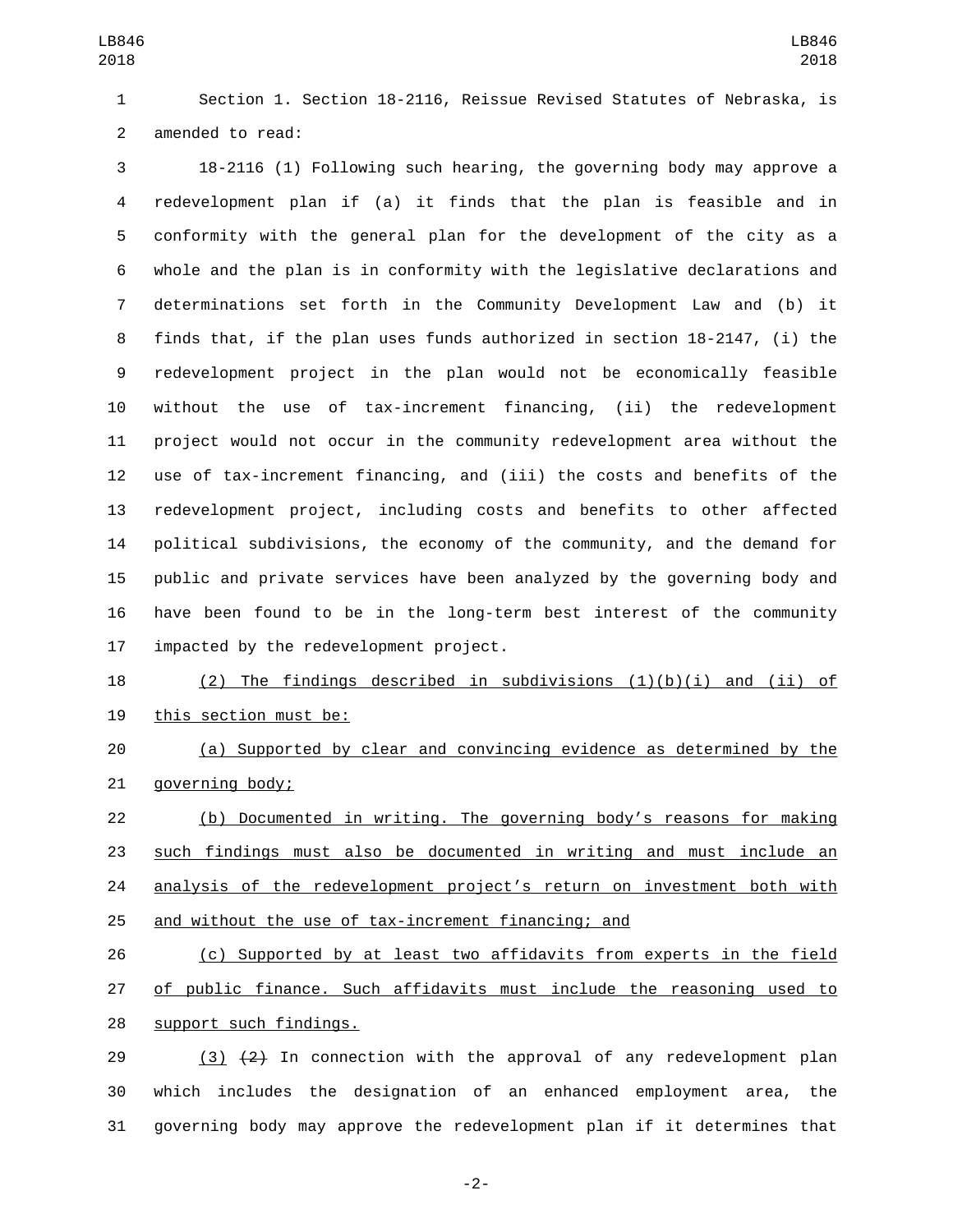any new investment within such enhanced employment area will result in at least (a) two new employees and new investment of one hundred twenty-five thousand dollars in counties with fewer than fifteen thousand inhabitants, (b) five new employees and new investment of two hundred fifty thousand dollars in counties with at least fifteen thousand inhabitants but fewer than twenty-five thousand inhabitants, (c) ten new employees and new investment of five hundred thousand dollars in counties with at least twenty-five thousand inhabitants but fewer than fifty thousand inhabitants, (d) fifteen new employees and new investment of one million dollars in counties with at least fifty thousand inhabitants but fewer than one hundred thousand inhabitants, (e) twenty new employees and new investment of one million five hundred thousand dollars in counties with at least one hundred thousand inhabitants but fewer than two hundred thousand inhabitants, (f) twenty-five new employees and new investment of two million dollars in counties with at least two hundred thousand inhabitants but fewer than four hundred thousand inhabitants, or (g) thirty new employees and new investment of three million dollars in counties with at least four hundred thousand inhabitants. Any business that has one hundred thirty-five thousand square feet or more and annual gross sales of ten million dollars or more shall provide an employer- provided health benefit of at least three thousand dollars annually to all new employees who are working thirty hours per week or more on average and have been employed at least six months. In making such determination, the governing body may rely upon written undertakings provided by any redeveloper in connection with application for approval 26 of the redevelopment plan.

 Sec. 2. Section 18-2142.01, Reissue Revised Statutes of Nebraska, is 28 amended to read:

 18-2142.01 (1) In any suit, action, or proceeding involving the validity or enforceability of any bond of a city, village, or authority or the security therefor brought after the lapse of thirty days after the

-3-